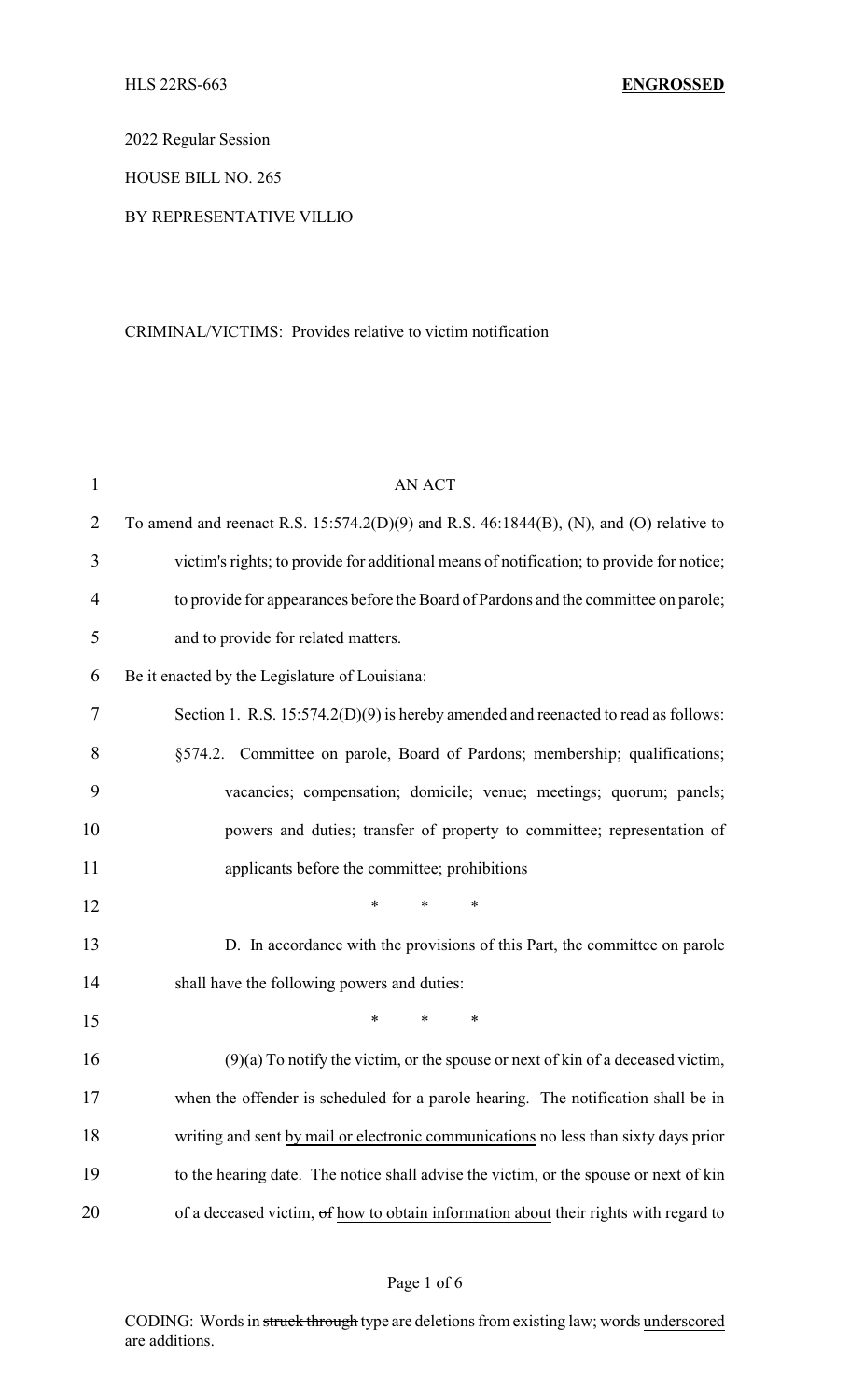| $\mathbf{1}$ | the hearing. The notice is not required when the victim, or the spouse or next of kin    |
|--------------|------------------------------------------------------------------------------------------|
| 2            | of a deceased victim, advises the committee in writing that such notification is not     |
| 3            | desired. The victim, or the spouse or next of kin of a deceased victim, shall be         |
| 4            | allowed to testify at the hearing. The victim, or the spouse or next of kin of a         |
| 5            | deceased victim, shall be allowed to testify directly, or in rebuttal to testimony or    |
| 6            | evidence offered by or on behalf of the offender, or both.                               |
| 7            | (b) To notify the victim, or the spouse or next of kin of a deceased victim of           |
| 8            | those offenders eligible for release pursuant to Paragraph $(C)(4)$ of this Section. The |
| 9            | notification shall meet all requirements set forth in Subparagraph (a) of this           |
| 10           | Paragraph except that it shall give notice of the offender's administrative parole       |
| 11           | eligibility date and be sent no less than ninety days prior to the offender's            |
| 12           | administrative parole eligibility date. If the offender's charge or amended charge on    |
| 13           | the bill of information was a crime of violence as defined in R.S. $14:2(B)$ or a sex    |
| 14           | offense as defined in R.S. 15:541, the victim, or the spouse or next of kin of a         |
| 15           | deceased victim, shall have thirty days from the date of notification to object to the   |
| 16           | offender's release on administrative parole and may request that the committee on        |
| 17           | parole conduct a hearing. Notice by electronic communications is allowed only in         |
| 18           | instances where the victim has opted-in to such form of notification during the          |
| 19           | registration process and is complete upon transmission.                                  |
| 20           | $\ast$<br>*<br>*                                                                         |
| 21           | Section 2. R.S. 46:1844(B), (N), and (O) are hereby amended and reenacted to read        |
| 22           | as follows:                                                                              |
| 23           | §1844. Basic rights for victim and witness                                               |
| 24           | $\ast$<br>∗<br>∗                                                                         |
| 25           | B. Advance notification to victim, or designated family member concerning                |
| 26           | judicial proceedings or probation hearing; right to be present. If requested by          |
| 27           | registering with the appropriate law enforcement or judicial agency as outlined in       |
| 28           | Subsection T of this Section, the clerk of court shall provide reasonable notice to a    |
| 29           | victim, or a designated family member of judicial proceedings relating to their case.    |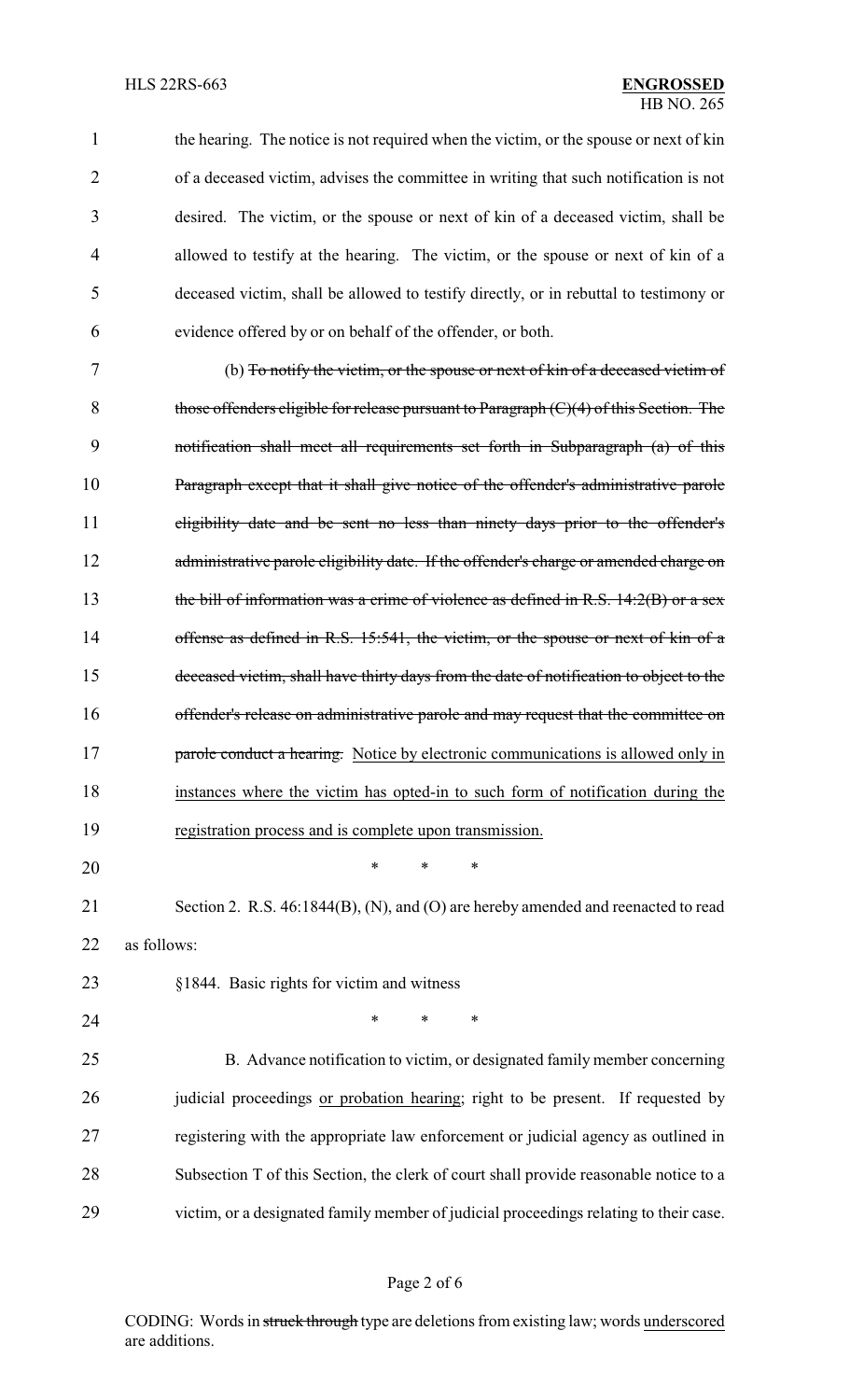The notice required pursuant to this Subsection may be made by any method reasonably calculated to notify the victim or designated family member of the judicial proceeding in a timely manner.

4 \* \* \* \* N. \* \* \*

 (2)(a) Upon filing of a victim notice and registration form by a victim or a family member, or a witness, it shall be the duty of the Department of Public Safety and Corrections, corrections services, at the time of the appeal, discharge, or parole of an inmate including a juvenile inmate, to notify the victim, family member, or 11 witness, all registered persons by certified mail or electronic communications of such appeal or release. Such form shall be included in the prisoner's commitment documents to be delivered to the warden of any state correctional facilitywhere such prisoner has been committed or transferred.

 (b) When an inmate who has been convicted of a crime of violence as defined in R.S. 14:2(B) or a sex offense as defined in R.S. 15:541 is eligible for release pursuant to R.S. 15:571.3, the Department of Public Safety and Corrections shall notify the victim or the victim's family, all persons who have filed a victim registration and notification form, the appropriate law enforcement agency, and the appropriate district attorney no later than sixty days prior to the inmate's release.

 (c) Notice by electronic communications is allowed only in instances where 22 the victim has opted-in to such form of notification during the registration process 23 and is complete upon transmission.

 (3)(a) In the event of an escape or absconding by an inmate including a juvenile inmate, from any facility under the jurisdiction of the Department of Public Safety and Corrections, corrections services, it shall be the duty of the department to immediately notify the victim, family member of the victim, or witness, at the most current address or phone number on file with the department, and via electronic mail or communication, of the escape by the most reasonable and expedient means

### Page 3 of 6

CODING: Words in struck through type are deletions from existing law; words underscored are additions.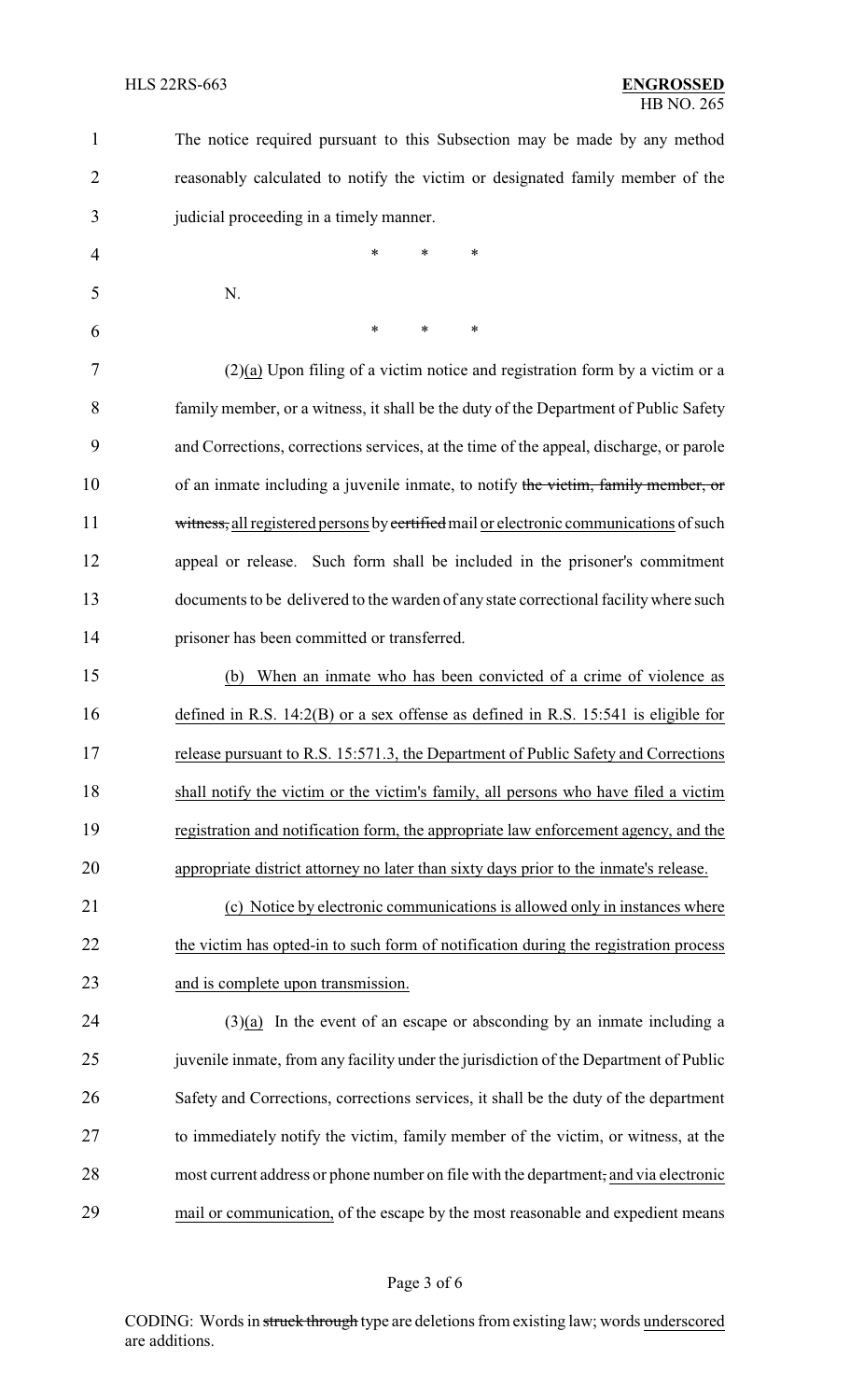| $\mathbf{1}$   | possible. If the inmate is recaptured, the department shall send notice within forty-  |
|----------------|----------------------------------------------------------------------------------------|
| $\overline{2}$ | eight hours of regaining custody of the inmate. In no case shall the state be held     |
| 3              | liable for damages for any failure to provide notice pursuant to this Section.         |
| $\overline{4}$ | (b) Notice by electronic mail communications is complete upon transmission.            |
| 5              | $\ast$<br>$\ast$<br>$\ast$                                                             |
| 6              | O. Notification of pardon or parole. (1) The Board of Pardons or the                   |
| 7              | committee on parole, respectively, shall notify the victim or the victim's family and  |
| 8              | all persons who file a victim registration and notification form and the appropriate   |
| 9              | district attorney that a hearing has been set for the person convicted of the crime.   |
| 10             | The victim or victim's family shall have the right to make written and oral statements |
| 11             | as to the impact of the crime at any hearing before the board or committee and to      |
| 12             | rebut any statements or evidence introduced by the inmate or defendant. The victim     |
| 13             | or the victim's family, a victim advocacy group, and the district attorney or his      |
| 14             | representative may also appear before the board or committee in person or by means     |
| 15             | of teleconference or telephone communication from the office of the local district     |
| 16             | attorney.                                                                              |
| 17             | $\ast$<br>$\ast$<br>∗                                                                  |

### DIGEST

The digest printed below was prepared by House Legislative Services. It constitutes no part of the legislative instrument. The keyword, one-liner, abstract, and digest do not constitute part of the law or proof or indicia of legislative intent. [R.S. 1:13(B) and 24:177(E)]

| HB 265 Engrossed | 2022 Regular Session | Villio |
|------------------|----------------------|--------|
|                  |                      |        |

**Abstract:** Provides relative to additional methods of victim notification.

Present law provides for the powers and duties of the committee on parole.

Present law provides that one of the powers and duties of the committee on parole is to notify the victim, or the spouse or next of kin of a deceased victim, when the offender is scheduled for a parole hearing. Provides that the notification shall be in writing and sent no less than 60 days prior to the hearing date and that the notice shall advise the victim, or the spouse or next of kin of a deceased victim, of their rights with regard to the hearing.

Proposed law amends present law and provides that the notification shall be in writing and sent by mail or electronic communications no less than 60 days prior to the hearing date. Provides that the notice shall advise the victim, or the spouse or next of kin of a deceased victim how to obtain information about their rights with regard to the hearing.

#### Page 4 of 6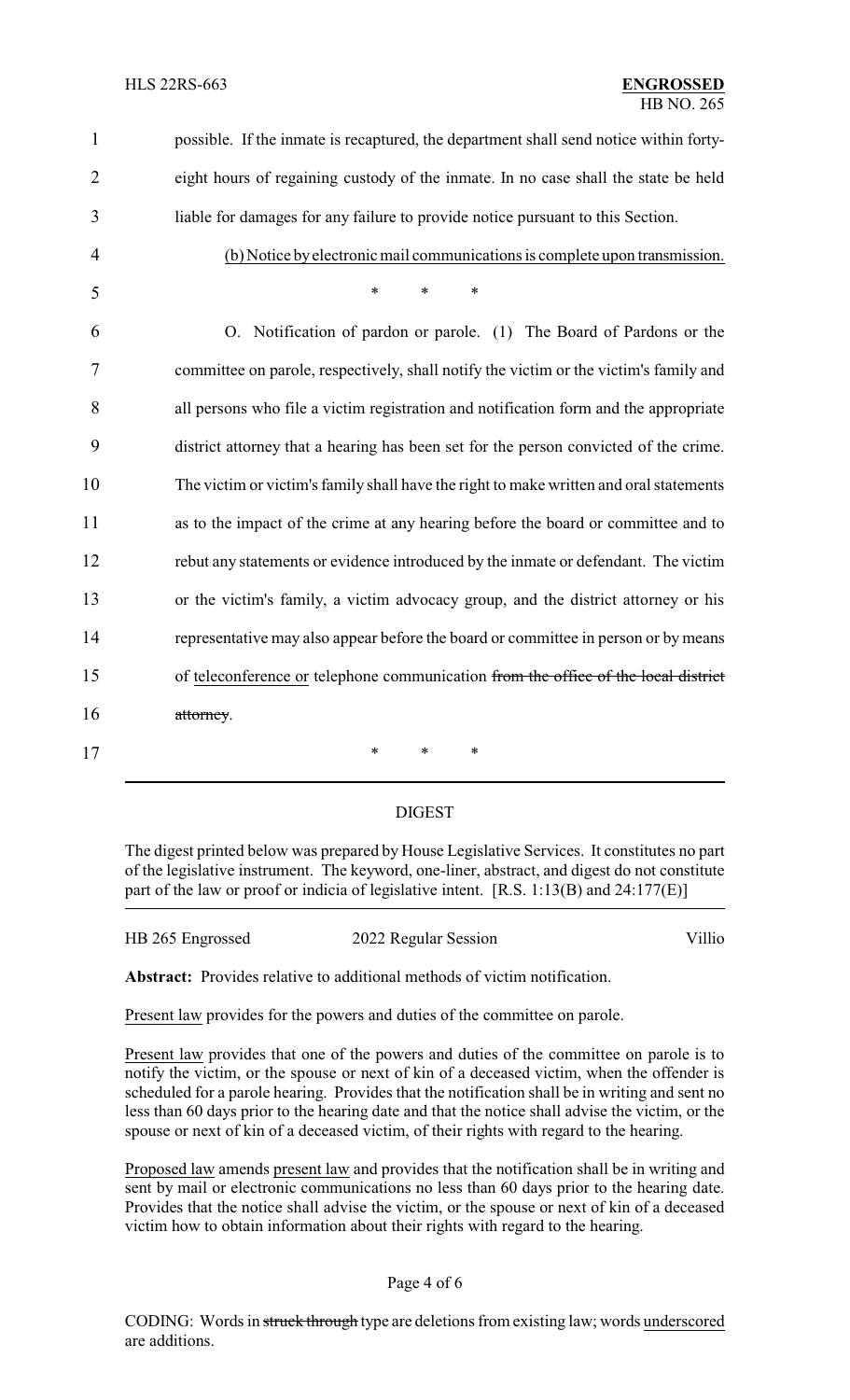Present law provides that one of the powers and duties of the committee on parole is to notify the victim, or the spouse or next of kin of a deceased victim of those offenders eligible for release pursuant to present law. Provides that the notification shall meet all requirements set forth in present law except that it shall give notice of the offender's administrative parole eligibility date and be sent no less than 90 days prior to the offender's administrative parole eligibility date. Provides that if the offender's charge or amended charge on the bill of information was a crime of violence as defined in present law or a sex offense as defined in present law, the victim, or the spouse or next of kin of a deceased victim, shall have 30 days from the date of notification to object to the offender's release on administrative parole and may request that the committee on parole conduct a hearing.

Proposed law amends present law to provide that notice by electronic communications is allowed only in instances where the victim has opted-in to such form of notification during the registration process and is complete upon transmission.

Present law provides for advance notification by the clerk of court to a victim, or designated family member concerning judicial proceedings and the right to be present.

Proposed law retains present law and adds notification for a probation hearing.

Present law provides for the duties of the DPS&C.

Present law provides that one of the powers and duties of the DPS&C, at the time of the appeal, discharge, or parole of an inmate including a juvenile inmate, is to notify the victim, family member, or witness, by certified mail of such appeal or release upon filing of a victim notice and registration form by a victim or a family member, or a witness.

Proposed law amends present law to provide that one of the powers and duties of the DPS&C, at the time of the appeal, discharge, or parole of an inmate including a juvenile inmate, is to notify all registered persons by mail or electronic communications of such appeal or release.

Proposed law provides that the DPS&C shall notify the victim or the victim's family, all persons who have filed a victim registration and notification form, the appropriate law enforcement agency, and the appropriate district attorney no later than 60 days prior to release of an inmate who has been convicted of a crime of violence or a sex offense as provided in present law.

Proposed law provides that notice by electronic communications is allowed only in instances where the victim has opted-in to such form of notification during the registration process and is complete upon transmission.

Present law provides that in the event of an escape or absconding by an inmate including a juvenile inmate, from any facility under the jurisdiction of the DPS&C, corrections services, it shall be the duty of the department to immediately notify the victim, family member of the victim, or witness, at the most current address or phone number on file with the department, of the escape by the most reasonable and expedient means possible.

Proposed law amends present law to provide that the DPS&C shall have the duty to immediately notify the victim, family member of the victim, or witness, at the most current address or phone number on file with the department, and via electronic communication, of the escape by the most reasonable and expedient means possible.

Proposed law provides that notice by electronic communications is complete upon transmission.

Present law provides that a victim or victim's family shall have the right to make written and oral statements as to the impact of the crime at any hearing before the Bd. of Pardons or